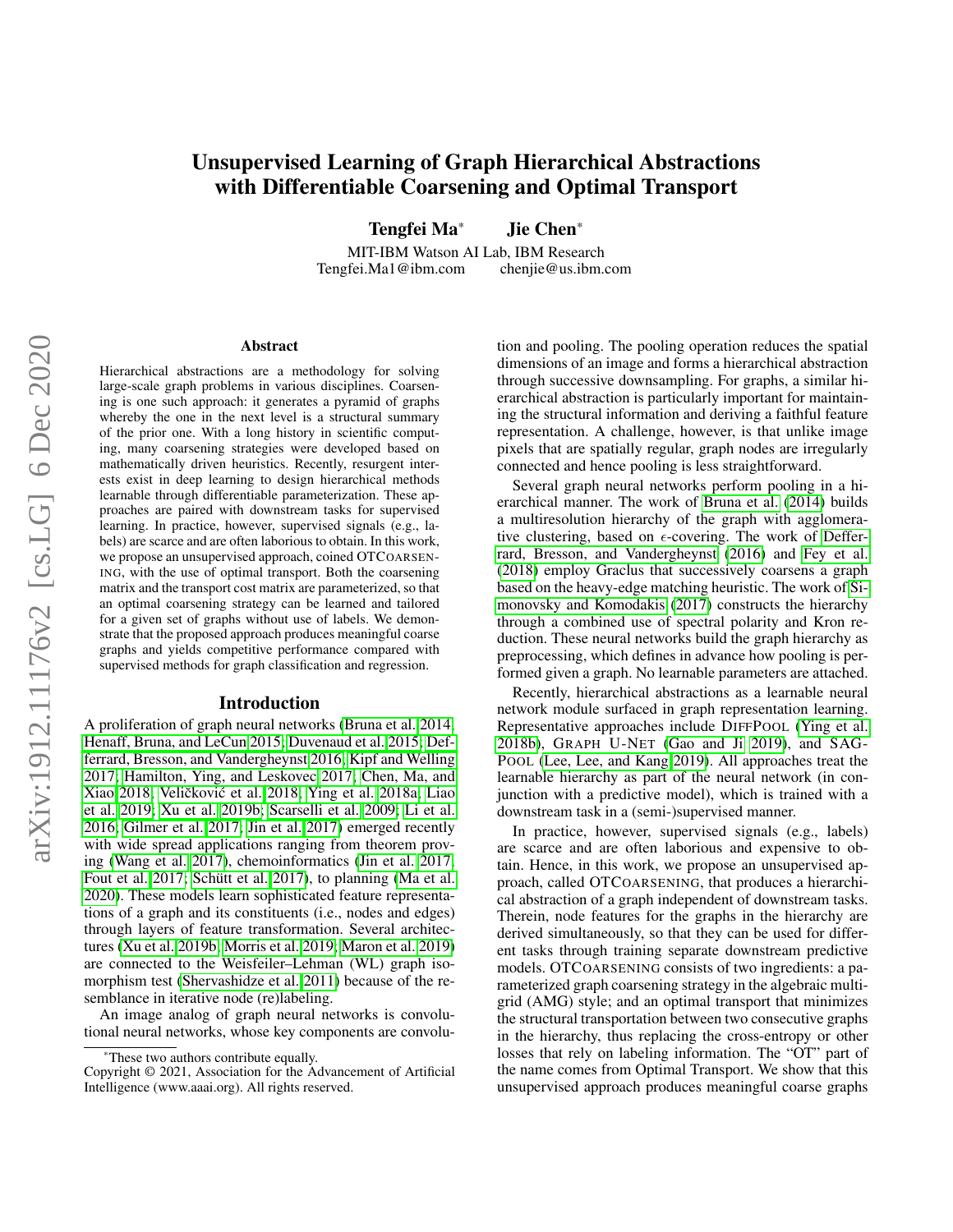that are structure preserving; and that the learned representations perform competitively with supervised approaches.

The contribution of this work is threefold. First, for unsupervised learning we introduce a new technique based on hierarchical abstraction through minimizing discrepancy along the hierarchy. Second, key to a successful hierarchical abstraction is the coarsening strategy. We develop one motivated by AMG and empirically show that the resulting coarse graphs qualitatively preserve the graph structure. Third, we demonstrate that the proposed technique, combining coarsening and unsupervised learning, performs comparably with supervised approaches but is advantageous in practice facing label scarcity.

## Related Work

Hierarchical (a.k.a. multilevel or multiscale) methods are behind the solutions of a variety of problems, particularly for graphs. Therein, coarsening approaches are being constantly developed and applied. Two active areas are graph partitioning and clustering. The former is often used in parallel processing, circuit design, and solutions of linear systems. The latter appears in descriptive data analysis.

Many of the graph hierarchical approaches consist of a coarsening and an uncoarsening phase. The coarsening phase successively reduces the size of a given graph, so that an easy solution can be obtained for the smallest one. Then, the small solution is lifted back to the original graph through successive refinement in the reverse coarsening order. For coarsening, a class of approaches applies heaveedge matching heuristics [\(Hendrickson and Leland 1995;](#page-7-18) [Karypis and Kumar 1998;](#page-7-19) [Dhillon, Guan, and Kulis 2007\)](#page-7-20). Loukas and coauthors show that for certain graphs, the principal eigenvalues and eigenspaces of the coarsened and the original graph Laplacians are close under randomized matching [\(Loukas and Vandergheynst 2018;](#page-7-21) [Loukas 2019\)](#page-7-22). [Bravo-Hermsdorff and Gunderson](#page-7-23) [\(2019\)](#page-7-23) show that contracting two nodes into one may be interpreted as perturbing the Laplacian pseudoinverse with an infinitely weighted edge. On the other hand, in the uncoarsening phase, refinement can be done in several ways, including Kernighan-Lin refinement [\(Kernighan and Lin 1970;](#page-7-24) [Shi and Malik](#page-8-9) [2000;](#page-8-9) [Luxburg 2007\)](#page-7-25) and kernel  $k$ -means [\(Dhillon, Guan,](#page-7-20) [and Kulis 2007\)](#page-7-20).

Another class of coarsening approaches selects a subset of nodes from the original graph. Call them coarse nodes; they form the node set of the coarse graph. Other nodes are aggregated with weights to the coarse nodes in certain ways, which, simultaneously define the edges in the coarse graph. Many of these methods were developed akin to algebraic multigrid (AMG) (Ruge and Stüben 1987), wherein the coarse nodes, the aggregation rule, and edge weights may be defined based on original edge weights [\(Kushnir, Galun, and](#page-7-27) [Brandt 2006\)](#page-7-27), diffusion distances [\(Livne and Brandt 2012\)](#page-7-28), or algebraic distances [\(Ron, Safro, and Brandt 2011;](#page-7-29) [Chen](#page-7-30) [and Safro 2011;](#page-7-30) [Safro, Sanders, and Schulz 2014\)](#page-7-31). In this work, the selection of the coarse nodes and the aggregation weights are parameterized and learned instead.

Hierarchical graph representation is emerging in deep learning. Representative approaches include DIFF-

POOL [\(Ying et al. 2018b\)](#page-8-8), GRAPH U-NET [\(Gao and Ji](#page-7-16) [2019\)](#page-7-16), and SAGPOOL [\(Lee, Lee, and Kang 2019\)](#page-7-17). Cast in the above setting, DIFFPOOL is similar to the first class of coarsening approaches, whereas GRAPH U-NET and SAGPOOL similar to the latter. All methods are supervised, as opposed to ours.

Our work is additionally drawn upon optimal transport, a tool recently used for defining similarity of graphs [\(Vayer](#page-8-10) [et al. 2019;](#page-8-10) [Xu et al. 2019a\)](#page-8-11). In the referenced work, Gromov–Wasserstein distances are developed that incorporate both node features and graph structures. Moreover, a transportation distance from the graph to its subgraph is developed by [Garg and Jaakkola](#page-7-32) [\(2019\)](#page-7-32). Our approach is based on a relatively simpler Wasserstein distance, whose calculation admits an iterative procedure more friendly to neural network parameterization.

## Method

In this section, we present the proposed method OTCOARS-ENING, beginning with two main ingredients: coarsening and optimal transport, followed by a summary of the computational steps in training and the use of the results for downstream tasks.

## AMG-Style Coarsening

The first ingredient coarsens a graph  $G$  into a smaller one  $G_c$ . For a differentiable parameterization, an operator will need be defined that transforms the corresponding graph adjacency matrix  $A \in \mathbb{R}^{n \times n}$  into  $A_c \in \mathbb{R}^{m \times m}$ , where n and m are the number of nodes of  $G$  and  $G_c$  respectively, with  $m < n$ . We motivate the definition by algebraic multigrid (Ruge and Stüben 1987), because of the hierarchical connection and a graph-theoretic interpretation. AMG also happened to be referenced as a potential candidate for pooling in some graph neural network architectures [\(Bruna et al.](#page-7-0) [2014;](#page-7-0) [Defferrard, Bresson, and Vandergheynst 2016\)](#page-7-3).

Background on Algebraic Multigrid AMG belongs to the family of multigrid methods [\(Briggs, Henson, and Mc-](#page-7-33)[Cormick 2000\)](#page-7-33) for solving large, sparse linear systems of the form  $Ax = b$ , where A is the given sparse matrix, b is the right-hand vector, and  $x$  is the unknown vector to be solved for. For simplicity, we assume throughout that  $A$  is symmetric. The simplest algorithm, two-grid V-cycle, consists of the following steps: (i) Approximately solve the system with an inexpensive iterative method and obtain an approximate solution x'. Let  $r = b - Ax'$  be the residual vector. (ii) Find a tall matrix  $S \in \mathbb{R}^{n \times m}$  and solve the smaller residual system  $(S<sup>T</sup> AS)y = S<sup>T</sup>r$  for the shorter unknown vector y. (iii) Now we have a better approximate solution  $x'' = x' + Sy$  to the original system. Repeat the above steps until the residual is sufficiently small.

The matrix of the residual system,  $S<sup>T</sup>AS$ , is called the Galerkin coarse-grid operator. One may show that step (ii), if solved exactly, minimizes the energy norm of the error  $x - x''$  over all possible corrections from the range of the matrix S. Decades of efforts on AMG discover practical definitions of  $S$  that both is economic to construct/apply and encourages fast convergence. We depart from these efforts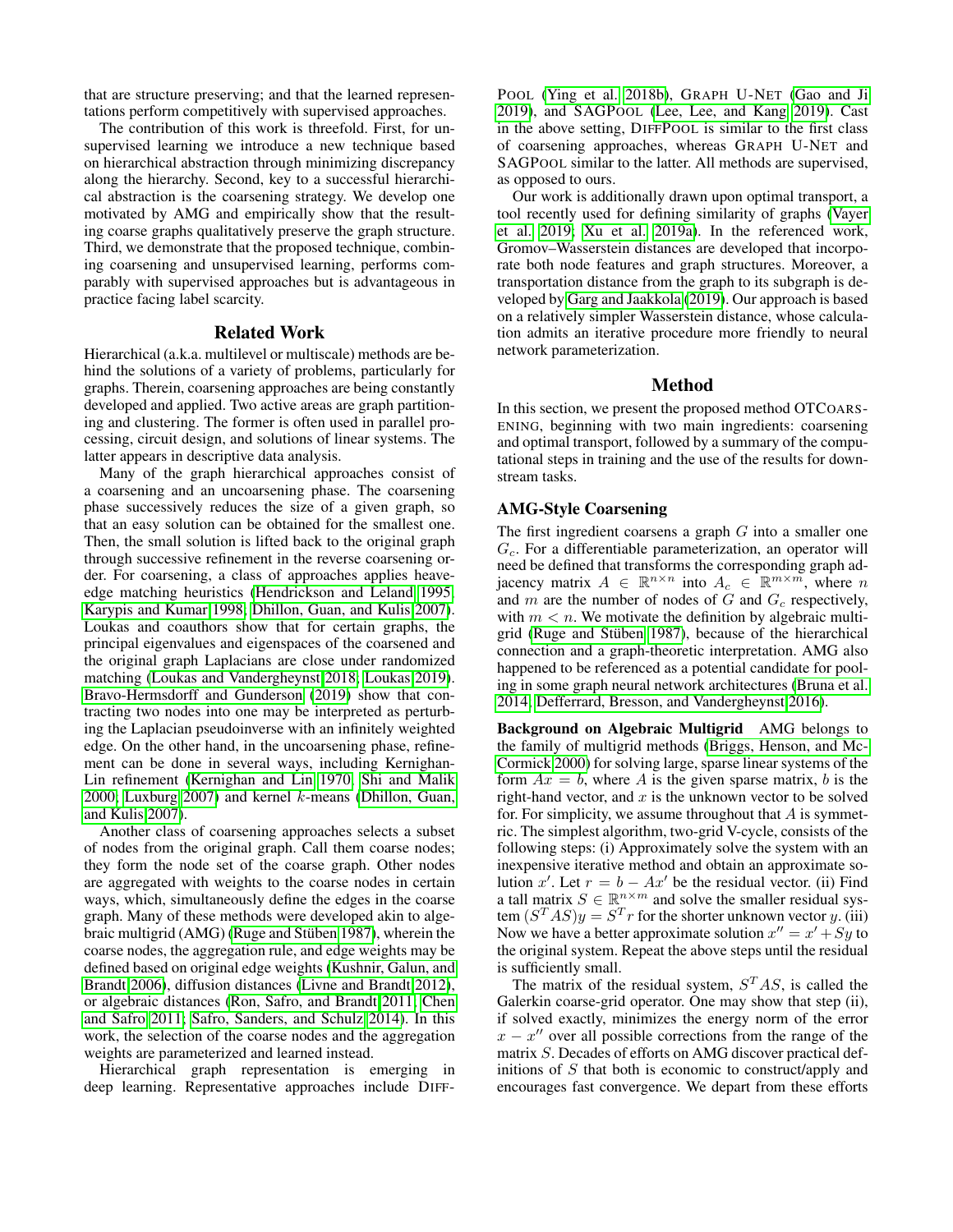<span id="page-2-0"></span>

Figure 1: Example graph and coarsening.

and define/parameterize an S that best suites graph representation learning.

Coarsening Framework Following the above motivation, we settle with the coarsening framework

<span id="page-2-1"></span>
$$
A_c = S^T A S,\tag{1}
$$

where S is named the *coarsening matrix*. For parameterization, we might have treated  $S$  as a parameter matrix, but it requires a fixed size to be learnable and hence it can only be applied to graphs of the same size. This restriction both is unnatural in practice and destroys permutation invariance of the nodes. In what follows, we discuss the properties of S from a graph theoretic view, which leads to a natural parameterization.

**Properties of**  $S$  Let  $V$  be the node set of the graph  $G$ . AMG partitions V into two disjoint subsets C and F, whose elements are called *coarse nodes* and *fine nodes*, respectively. See Figure [1\(](#page-2-0)b). For coarsening, C becomes the node set of the coarse graph and the nodes in  $F$  are eliminated.

The rows of the coarsening matrix  $S$  correspond to the nodes in V and columns to nodes in C. This notion is consistent with definition [\(1\)](#page-2-1), because the rows and columns of  $A_c$  correspond to the coarse nodes. It also distinguishes from DIFFPOOL [\(Ying et al. 2018b\)](#page-8-8), which although defines the next graph by the same equation [\(1\)](#page-2-1), does not use the nodes in the original graph as those of the smaller graph.

If S is dense, so is  $A_c$ . Then, the graphs in the coarsening hierarchy are all complete graphs, which are less desirable. Hence, we would like  $S$  to be sparse. Assuming so, one sees that each column of  $S$  plays the role of aggregation. For convenience, we define  $\chi(j)$  to be the set of nonzero locations of this column and call it the *aggregation set* of the coarse node j. The following result characterizes the existence of an edge in the coarse graph.

**Theorem 1.** *There is an edge connecting two nodes j and j' in the coarse graph if and only if there is an edge connecting the two aggregation sets*  $\chi(j)$  *and*  $\chi(j')$  *in the original graph.*

*Proof.* We say that the sum of two numbers is *structurally nonzero* if at least one of the numbers is nonzero, even if they sum algebraically to zero (e.g., when one number is the opposite number of the other). Structural nonzero of an element in the adjacency matrix is the necessary and sufficient

condition for the existence of the corresponding edge in the graph.

Recall that  $A_c = S^T A S$ . For two coarse nodes j and j', one sees that the element  $A_c(j, j')$  is structurally nonzero if and only if the submatrix  $A(\chi(j), \chi(j'))$  is nonempty. In other words,  $j$  and  $j'$  are connected by an edge in the coarse graph  $G_c$  if and only if there exists an edge connecting  $\chi(j)$ and  $\chi(j')$  in the original graph G. Note that such an edge may be a self loop.

Hence, in order to encourage sparsity of the coarse graph, many of the aggregation set pairs should not be connected by an edge. One principled approach to ensuring so, is to restrict the aggregation set to contain at most direct neighbors and the node itself. The following corollary is straightforward. We say that the *distance* of two nodes is the number of edges in the shortest path connecting them.

<span id="page-2-2"></span>Corollary 2. *If each aggregation set contains at most direct neighbors and the node itself, then there is an edge connecting two nodes in the coarse graph only if the distance between them in the original graph is at most 3.*

*Proof.* If there is an edge connecting  $j$  and  $j'$  in the coarse graph, then according to Theorem 1, there is an edge connecting  $i \in \chi(j)$  and  $i' \in \chi(j')$  in the original graph, for some nodes  $i$  and  $i'$ . Then by the assumption that the elements of  $\chi(j)$  are either j or j's direct neighbors and similarly for  $\chi(j')$ , we know that j and j' are connected by the path  $\{j, i, i', j'\}$ , which means that the distance between j and  $j'$  is at most 3.  $\Box$ 

Consequently, in what follows we will let S have the same sparsity structure as the corresponding part of  $A + I$ . The identity matrix is used to introduce self loops. An illustration of the resulting coarse graph is given in Figure [1\(](#page-2-0)c), with self loops omitted.

**Parameterization of S** With the graph-theoretic interpretation of S, we now parameterize it. The strategy consists of the following computational steps. First, select coarse nodes in a differentiable manner, so that the sparsity structure of  $S$ is determined. Then, compute the nonzero elements of S.

The selection of coarse nodes may be done in several ways, such as the top-k approach that orders nodes by projecting their feature vectors along a learnable direction (see, e.g., [Cangea et al.](#page-7-34) [\(2018\)](#page-7-34); [Gao and Ji](#page-7-16) [\(2019\)](#page-7-16)). This approach, however, leverages only node features but not the graph information. To leverage both, we apply one graph convolution

<span id="page-2-3"></span>
$$
\alpha = \text{sigmoid}(AXW_{\alpha})
$$
 (2)

to compute a vector  $\alpha \in \mathbb{R}^{n \times 1}$  that weighs all nodes [\(Lee,](#page-7-17) [Lee, and Kang 2019\)](#page-7-17). Here,  $\hat{A} \in \mathbb{R}^{n \times n}$  is the normalized graph adjacency matrix defined in graph convolutional net-works [\(Kipf and Welling 2017\)](#page-7-4),  $\overline{X} \in \mathbb{R}^{n \times d}$  is the node feature matrix, and  $W_{\alpha} \in \mathbb{R}^{d \times 1}$  is a parameter vector. The weighting necessitates using sigmoid (or other invertible functions) rather than ReLU as the activation function.

For a coarsening into  $m$  nodes, we pick the top  $m$  values of  $\alpha$  and list them in the sorted order. Denote by  $\alpha_s \in$  $\mathbb{R}^{m \times 1}$  such a vector, where the subscript s means sorted and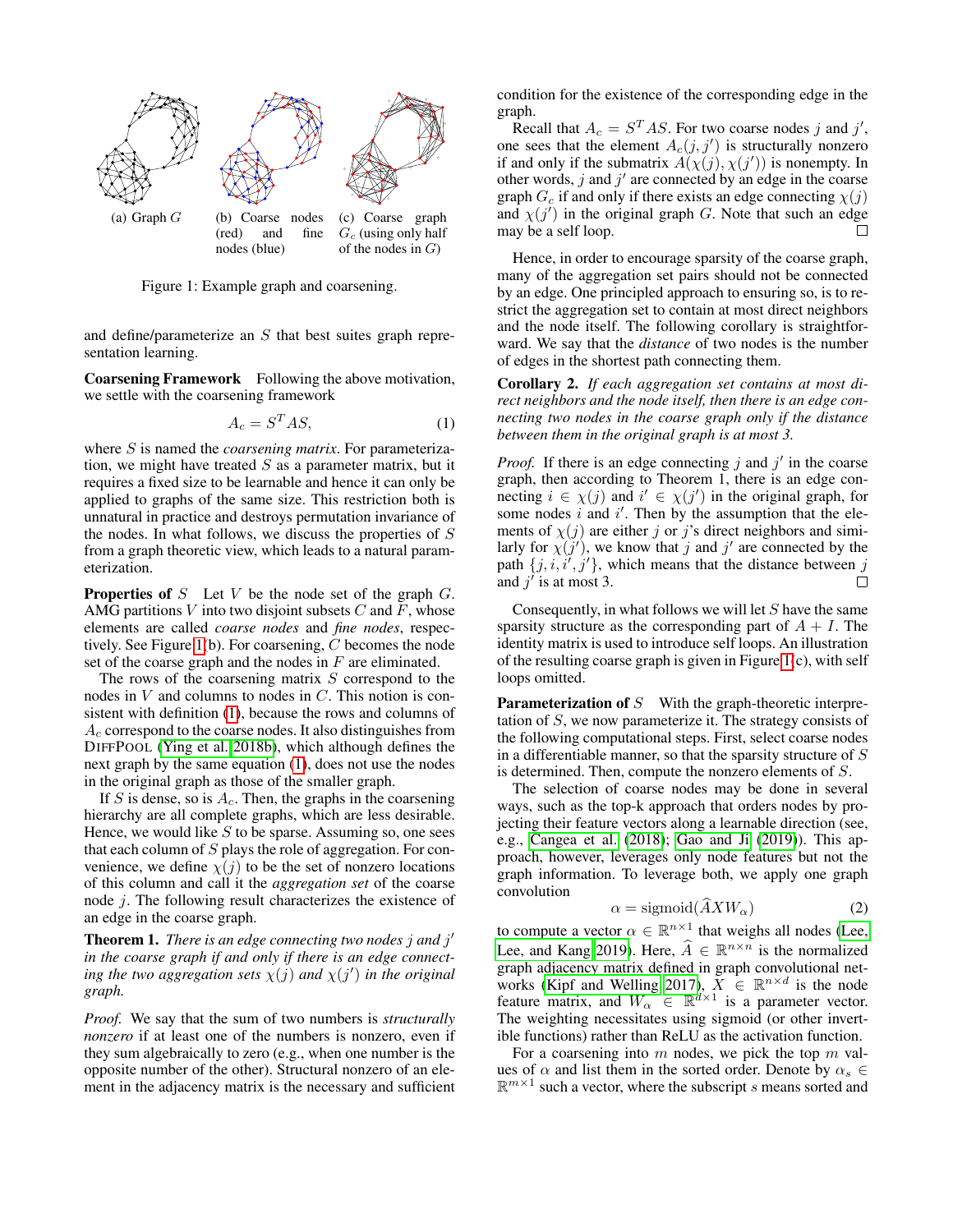picked. We similarly denote by  $\widehat{A}_s \in \mathbb{R}^{n \times m}$  the columnsorted and picked version of  $\ddot{A}$ .

We let  $S$  be an overlay of the graph adjacency matrix with the node weights  $\alpha_s$ . Specifically, define

$$
S = \ell_1\text{-row-normalize}[\widehat{A}_s \odot (\mathbf{1}\alpha_s^T)],\tag{3}
$$

where 1 means a column vector of all ones.

There are several reasons why  $S$  is so defined. First,  $S$ carries the nonzero structure of  $A_s$ , which, following Corollary [2,](#page-2-2) renders more likely a sparse coarse graph. Second, the use of the normalized adjacency matrix introduces self loops, which ensure that an edge in the coarse graph exists if the distance is no more than three, rather than exactly three (which is too restrictive). Third, because both  $\widehat{A}_s$  and  $\alpha_s$ are nonnegative, the row normalization ensures that the total edge weight of the graph is preserved after coarsening. To see this, note that  $\mathbf{1}^T A_c \mathbf{1} = \mathbf{1}^T S^T AS \mathbf{1} = \mathbf{1}^T A \mathbf{1}$ .

## Optimal Transport

The second ingredient of the proposed OTCOARSENING uses optimal transport for unsupervised learning. Optimal transport (Peyré and Cuturi 2019) is a framework that defines the distance of two probability measures through optimizing over all possible joint distributions of them. If the two measures lie on the same metric space and if the infinitesimal mass transportation cost is a distance metric, then optimal transport is the same as the Wasserstein-1 distance. In our setting, we extend this framework for defining the distance of the original graph  $G$  and its coarsened version  $G_c$ . Then, the distance constitutes the coarsening loss, from which model parameters are learned in an unsupervised manner.

Optimal Transport Distance To extend the definition of optimal transport of two probability measures to that of two graphs, we treat the node features from each graph as atoms of an empirical measure. The coarse node features result from graph neural network mappings, carrying information of both the initial node features and the graph structure. Hence, the empirical measure based on node features characterizes the graph and leads to a natural definition of graph distance.

Specifically, let M be a matrix whose element  $M_{ij}$  denotes the transport cost from a node i in G to a node j in  $G_c$ . We define the distance of two graphs as

$$
W_{\gamma}(G, G_c) := \min_{P \in U(a, b)} \langle P, M \rangle - \gamma E(P), \tag{4}
$$

where  $P$ , a matrix of the same size as  $M$ , denotes the joint probability distribution constrained to the space  $U(a, b) :=$  $\{P \in \mathbb{R}_+^{n \times m} \mid P1 = a, P^T1 = b\}$  characterized by marginals  $a$  and  $b$ ;  $E$  is the entropic regularization [\(Wilson](#page-8-12) [1969\)](#page-8-12)

$$
E(P) := -\sum_{i,j} P_{ij} (\log P_{ij} - 1);
$$

and  $\gamma > 0$  is the regularization magnitude.

Through a simple argument of Lagrange multipliers, it is known that the optimal  $P_{\gamma}$  that solves [\(4\)](#page-3-0) exists and is

<span id="page-3-2"></span>unique, in the form  $P_{\gamma} = \text{diag}(u)K \text{diag}(v)$ , where u and  $v$  are certain positive vectors of matching dimensions and  $K = \exp(-M/\gamma)$  with the exponential being element-wise. The solution  $P_{\gamma}$  may be computationally obtained by using Sinkhorn's algorithm [\(Sinkhorn 1964\)](#page-8-13): Starting with any positive vector  $v^0$ , iterate

for 
$$
i = 0, 1, 2, ...
$$
 until convergence,  
\n $u^{i+1} = a \oslash (Kv^i)$  and  $v^{i+1} = b \oslash (K^T u^{i+1})$ . (5)

Because the solution  $P_{\gamma}$  is part of the loss function to be optimized, we cannot iterate indefinitely. Hence, we instead define a computational solution  $P_{\gamma}^{k}$  by iterating only a finite number  $k$  times:

<span id="page-3-6"></span><span id="page-3-5"></span>
$$
P^k_\gamma := \text{diag}(u^k) K \text{ diag}(v^k). \tag{6}
$$

Accordingly, we arrive at the  $k$ -step optimal transport distance

<span id="page-3-1"></span>
$$
W^k_\gamma(G, G_c) := \langle P^k_\gamma, M \rangle - \gamma E(P^k_\gamma). \tag{7}
$$

The distance [\(7\)](#page-3-1) is the sample loss for training.

**Parameterization of**  $M$  With the distance defined, it remains to specify the transport cost matrix  $M$ . As discussed earlier, we model  $M_{ij}$  as the distance between the feature vector of node i from  $\tilde{G}$  and that of j from  $G_c$ . This approach on the one hand is consistent with the Wasserstein distance and on the other hand, carries both node feature and graph structure information.

Denote by  $GNN(A, X)$  a generic graph neural network architecture that takes the graph adjacency matrix A and node feature matrix  $X$  as input and produces as output a transformed feature matrix. We produce the feature matrix  $X_c$  of the coarse graph through the following encoderdecoder-like architecture:

<span id="page-3-3"></span>
$$
Z = \text{GNN}(A, X), Z_c = S^T Z, X_c = \text{GNN}(A_c, Z_c).
$$
\n(8)

The encoder produces an embedding matrix  $Z_c$  of the coarse graph through a combination of GNN transformation and aggregation  $S<sup>T</sup>$ , whereas the decoder maps  $Z<sub>c</sub>$  to the original feature space so that the resulting  $X_c$  lies in the same metric space as  $X$ . Then, the transport cost, or the metric distance,  $M_{ij}$  is the p-th power of the Euclidean distance of the two feature vectors:

<span id="page-3-4"></span>
$$
M_{ij} = \|X(i,:) - X_c(j,:)\|_2^p.
$$
 (9)

<span id="page-3-0"></span>In this case, the optimal transport distance is the  $p$ -th root of the Wasserstein- $p$  distance. The power  $p$  is normally set as one or two.

## Training and Downstream Use

With the technical ingredients developed in the preceding subsections, we summarize the computational steps into Algorithm [1,](#page-4-0) which is self explanatory.

After training, for each graph  $G$  we obtain a coarsening sequence and the corresponding node embedding matrices  $Z_c$  for each graph in the sequence. These node embeddings may be used for a downstream task. Take graph classification as an example. For each node embedding matrix, we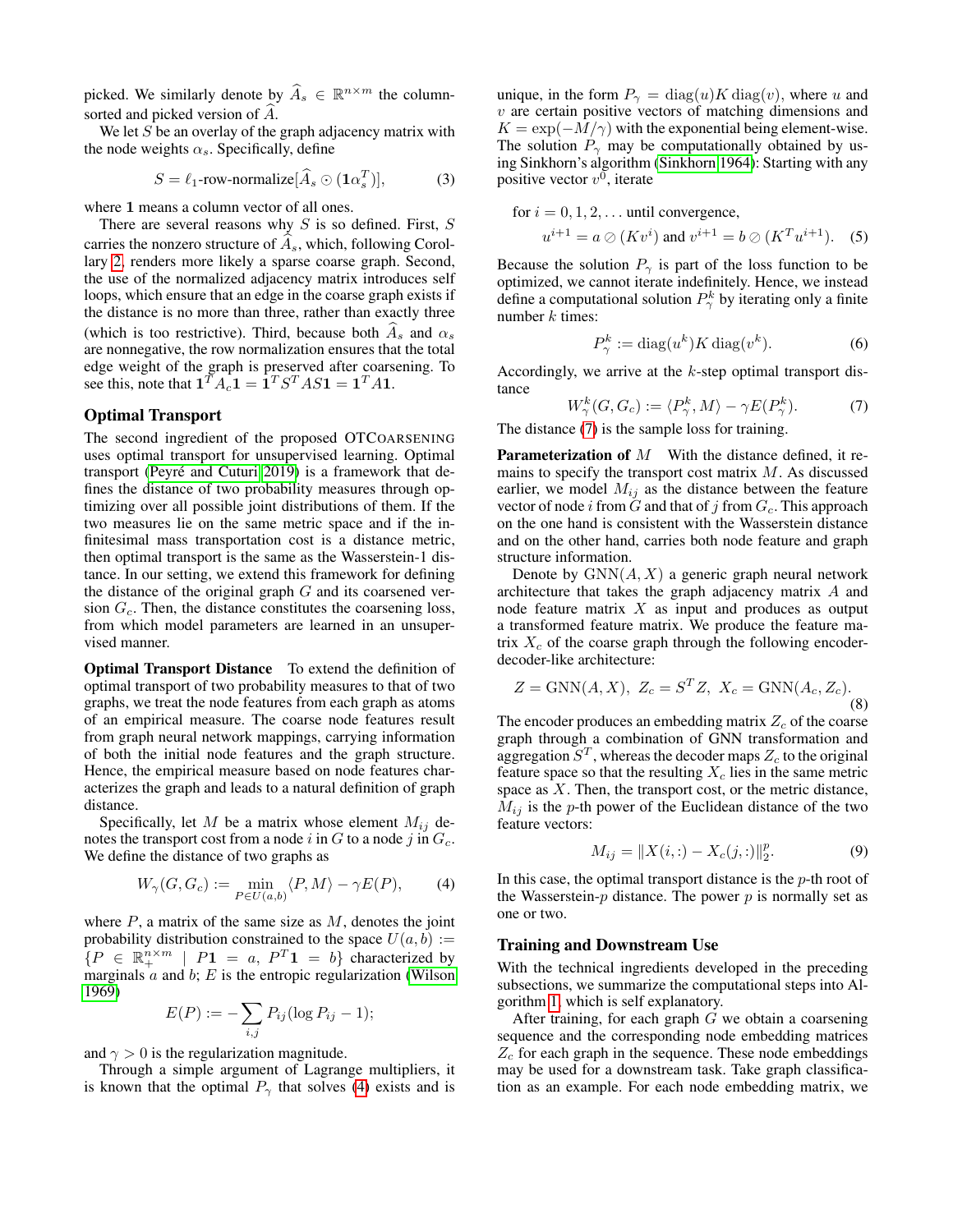<span id="page-4-0"></span>Algorithm 1 Unsupervised training: forward pass

- 1: for each coarsening level do
- 2: Compute coarsening matrix  $S$  by [\(2\)](#page-2-3) and [\(3\)](#page-3-2)
- 3: Obtain  $A_c$  and  $X_c$  by [\(1\)](#page-2-1) and [\(8\)](#page-3-3)<br>4: Obtain also node embeddings  $Z_c$
- 4: Obtain also node embeddings  $Z_c$  from [\(8\)](#page-3-3)<br>5: Compute transport cost matrix  $M$  by (9)
- Compute transport cost matrix  $M$  by [\(9\)](#page-3-4)
- 6: Compute *k*-step joint probability  $P^k_\gamma$  by [\(5\)](#page-3-5) and [\(6\)](#page-3-6)
- 7: Compute current-level loss  $W^k_\gamma(G, G_c)$  by [\(7\)](#page-3-1)
- 8: Set  $G \leftarrow G_c$ ,  $A \leftarrow A_c$ , and  $X' \leftarrow X_c$
- 9: end for
- 10: Sum the loss for all coarsening levels as the sample loss

perform a global pooling (e.g., a concatenation of max pooling and mean pooling) across the nodes and obtain a summary vector. We then concatenate the summary vectors for all coarsening levels to form the feature vector of the graph. An MLP is then built to predict the graph label.

## Experiments

In this section, we conduct a comprehensive set of experiments to evaluate the performance of the proposed method OTCOARSENING. Through experimentation, we aim at answering the following questions. (i) As an unsupervised hierarchical method, how well does it perform on a downstream task, compared with supervised approaches and unsupervised non-hierarchical approaches? (ii) In a multi-task setting, how well does it perform compared with supervised models trained separately for each task? (iii) Do the coarse graphs carry the structural information of the original graphs (i.e., are they meaningful)?

#### Setup

We perform experiments with the following data sets: PRO-TEINS, MUTAG, NCI109, IMDB-BINARY (IMDB-B for short), IMDB-MULTI (IMDB-M for short), and DD. They are popularly used benchmarks publicly available from [Kersting et al.](#page-7-36) [\(2016\)](#page-7-36). Except IMDB-B and IMDB-M which are derived from social networks, the rest of the data sets all come from the bioinformatics domain. Information of the data sets is summarized in Table [1.](#page-4-1)

<span id="page-4-1"></span>

|                  | <b>PROTEINS</b>             | <b>MUTAG</b>                | <b>NCI109</b> |
|------------------|-----------------------------|-----------------------------|---------------|
| # Graphs         | 1,113                       | 188                         | 4,127         |
| # Classes        | $\mathcal{D}_{\mathcal{A}}$ | $\mathcal{D}_{\mathcal{L}}$ |               |
| Ave. # nodes     | 39.06                       | 17.93                       | 29.68         |
| Ave. node degree | 3.73                        | 2.21                        | 2.17          |
|                  | $\overline{\text{IMDB}}$ -B | <b>IMDB-M</b>               | DD            |
| # Graphs         | 1,000                       | 1,500                       | 1,178         |
| # Classes        | $\mathcal{D}_{\mathcal{L}}$ | 3                           | 2             |
| Ave. # nodes     | 19.77                       | 13.00                       | 284.32        |
| Ave. node degree | 9.76                        | 10.14                       | 5.03          |

Table 1: Data sets.

We gauge the performance of OTCOARSENING with several supervised approaches. They include the plain

GCN [\(Kipf and Welling 2017\)](#page-7-4) followed by a gloabl mean pooling, as well as five more sophisticated pooling methods: SORTPOOL [\(Zhang et al. 2018\)](#page-8-14), which retains the topk nodes for fixed-size convolution; DIFFPOOL [\(Ying et al.](#page-8-8) [2018b\)](#page-8-8), which applies soft clustering; SET2SET [\(Vinyals,](#page-8-15) [Bengio, and Kudlur 2015\)](#page-8-15), which is used together with GRAPHSAGE [\(Hamilton, Ying, and Leskovec 2017\)](#page-7-5) as a pooling baseline in [Ying et al.](#page-8-8) [\(2018b\)](#page-8-8); GPOOL [\(Cangea](#page-7-34) [et al. 2018;](#page-7-34) [Gao and Ji 2019\)](#page-7-16), which retains the top-k nodes for graph coarsening, as is used by GRAPH U-NET; and SAGPOOL [\(Lee, Lee, and Kang 2019\)](#page-7-17), which applies selfattention to compute the top-k nodes. Among them, DIFF-POOL, GPOOL, and SAGPOOL are hierarchical methods, similar to ours. In addition, we also employ an ablation model, i.e., a supervised version of our coarsening model without using optimal transport distance as the loss function. This model is called OTCOARSENING-SUP, where we remove the unsupervised learning phase and directly train the coarsening model by using the prediction loss on training data.

Additionally, we take a simple unsupervised baseline. Named GRAPHAE-UNSUPV, this baseline is a graph autoencoder that does not perform coarsening, but rather, applies GCN twice to respectively encode the node features and decode for reconstruction. The encoder serves the same purpose as that of the plain GCN and the decoder is needed for training without supervised signals.

## Experimentation Details

We evaluate all methods using 10-fold cross validation. For training, we use the Adam optimizer with a tuned initial learning rate and a fixed decay rate 0.5 for every 50 epochs. We perform unsupervised training for a maximum of 200 epochs and choose the model at the best validation loss. Afterward, we feed the learned representations into a 2-layer MLP and evaluate the graph classification performance.

The weighting vector  $\alpha$  (cf. Equation (2)) used for coarse node selection is computed by using 1-layer GCN with activation function sigmoid • square. That is,  $\alpha$  = sigmoid( $(\hat{A}XW_{\alpha})^2$ ). The GNNs in Equation (8) for computing the coarse node embeddings  $Z_c$  and coarse node features  $X_c$  are 1-layer GCNs. The power p in Wasserstein-p (cf. Equation (9)) is fixed as 2. We use grid search to tune hyperparameters: the learning rate is from  $\{0.01, 0.001\}$ ; and the number of coarsening levels is from  $\{1, 2, 3\}$  for the propoed method and  $\{2, 3, 4\}$  for the compared methods. The coarsening ratio is set to 0.5 for all methods.

We implement the proposed method and the graph autoencoder by using the PyTorch Geometric library, which is shipped with off-the-shelf implementation of all other compared methods.

The code is available at [https://github.com/matenure/](https://github.com/matenure/OTCoarsening) [OTCoarsening.](https://github.com/matenure/OTCoarsening)

## Graph Classification

Graph classification accuracies are reported in Table [2.](#page-5-0) OT-COARSENING outperforms the compared methods in five out of six data sets. Moreover, it improves significantly the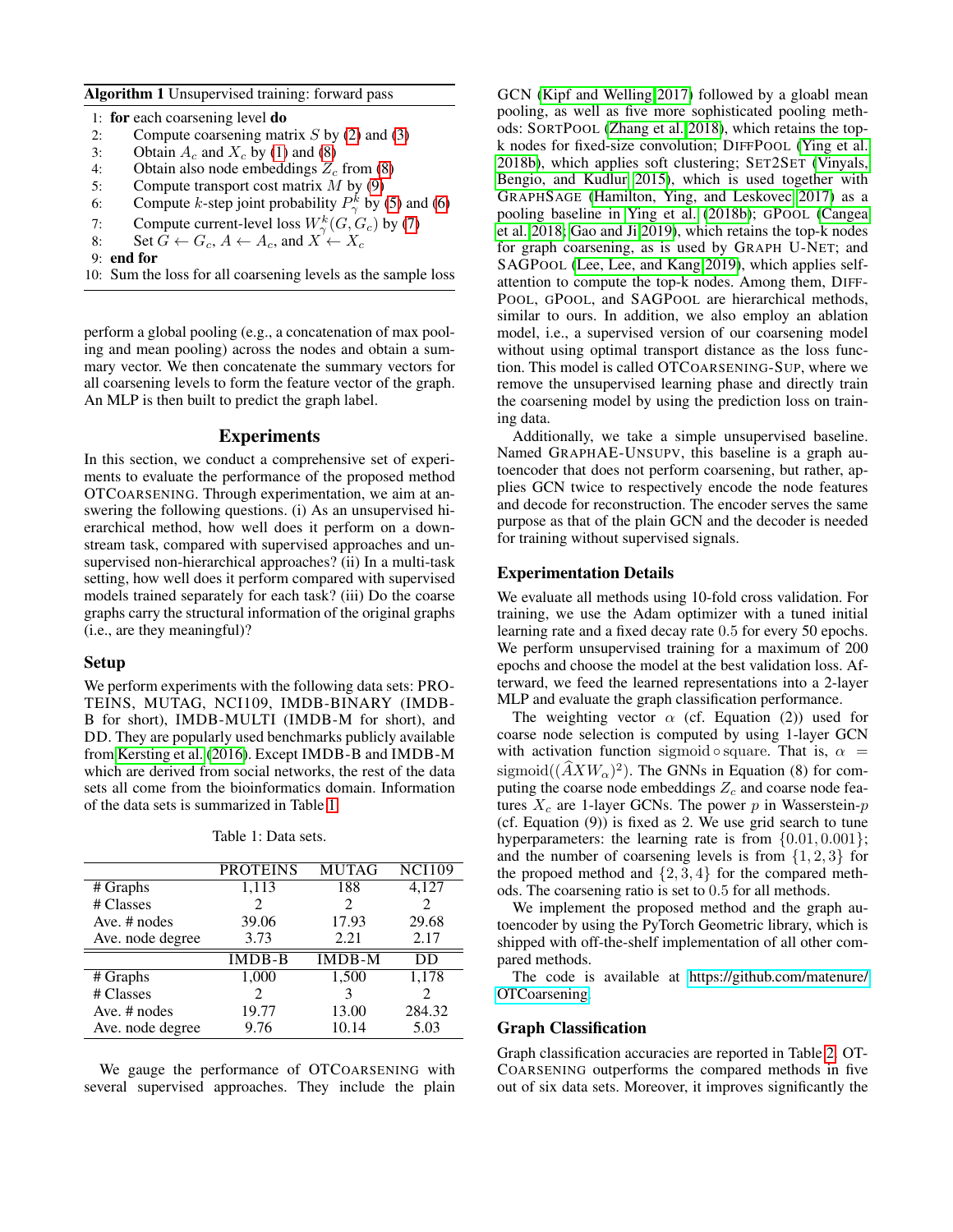<span id="page-5-0"></span>

| Method                | <b>PROTEINS</b>              | <b>MUTAG</b>                | <b>NCI109</b>               | <b>IMDB-B</b> | IMDB-M                        | DD            |
|-----------------------|------------------------------|-----------------------------|-----------------------------|---------------|-------------------------------|---------------|
| <b>GCN</b>            | $72.3 + 3.1$                 | $73.4{\scriptstyle \pm5.2}$ | $69.6 + 13$                 | $71.3 + 5.2$  | $50.5 + 2.4$                  | $71.8 + 4.1$  |
| SET2SET               | $73.4 \scriptstyle{\pm 3.7}$ | $74.6 + 5.3$                | $70.3 + 1.6$                | $72.9 + 4.7$  | $49.7 + 3.5$                  | $70.8 + 3.9$  |
| <b>SORTPOOL</b>       | $73.5 + 4.5$                 | $80.1 + 6.7$                | $69.1 + 4.5$                | $71.6 + 3.6$  | $49.9{\scriptstyle~ \pm 2.1}$ | $73.7 + 7.7$  |
| DIFFPOOL              | $74.2 + 3.2$                 | $84.5 + 7.3$                | $71.7 + 2.8$                | $74.3 + 3.5$  | $50.3 + 2.8$                  | $73.9 + 3.5$  |
| GPOOL                 | $72.2 + 3.1$                 | $76.2{\scriptstyle \pm9.0}$ | $72.4 + 2.2$                | $73.0 + 5.5$  | $49.5 + 3.2$                  | $71.5 + 47$   |
| <b>SAGPOOL</b>        | $73.3 + 3.1$                 | $78.6 + 6.4$                | $73.1 + 2.4$                | $72.2 + 4.7$  | $50.4 + 2.1$                  | $72.0 + 4.2$  |
| <b>GRAPHAE-UNSUPV</b> | $74.3{\scriptstyle \pm3.6}$  | $84.6 + s.0$                | $66.4{\scriptstyle \pm4.6}$ | $72.4 + 5.9$  | $49.9 + 2.9$                  | $76.5 + 2.8$  |
| OTCOARSENING-SUP      | $73.6 \pm 3.0$               | $84.4_{\pm 6.8}$            | $68.6 + 1.8$                | $73.6 + 4.7$  | $50.2 + 3.9$                  | $74.2 + 3.3$  |
| <b>OTCOARSENING</b>   | $74.9{\scriptstyle \pm3.9}$  | $85.6 + 6.2$                | $68.5 + 5.2$                | $74.6 + 4.9$  | $50.9_{\pm 3.3}$              | $77.2_{+3.1}$ |

Table 2: Graph classification accuracy (in percentage).

accuracy on DD over all supervised baselines. Interestingly, the supervised runner up is almost always DIFFPOOL, outperforming the subsequently proposed GPOOL and SAG-POOL. On the other hand, these two methods perform the best on the other data set NCI109, with SAGPOOL taking the first place. On this data set, OTCOARSENING performs on par with the lower end of the compared methods. It appears low-performing, possibly because of the lack of useful node features that play an important role in the optimal transport distance. Our ablation model, OTCOARSENING-SUP, is comparable to the best performance among all supervised baselines on most datasets, but performs worse than the final unsupervised model OTCOARSENING using optimal transport.

Based on these observations, we conclude that hierarchical methods indeed are promising for handling graph structured data. Moreover, as an unsupervised method, the proposed OTCOARSENING performs competitively with strong supervised approaches. In fact, even for the simple unsupervised baseline GRAPHAE-UNSUPV, it outperforms DIFF-POOL on PROTEINS, MUTAG, and DD. This observation indicates that unsupervised approaches are quite competitive, paving the way for possible uses in other tasks.

## Sensitivity Analysis

OTCOARSENING introduces parameters owing to the computational nature of optimal transport: (a) the entropic regularization strength  $\gamma$ ; and (b) the number of Sinkhorn steps,  $k$ . In Figure [2,](#page-5-1) we perform a sensitivity analysis and investigate the change of classification accuracy as these parameters vary. One sees that most of the curves are relatively flat, except the case of  $\gamma$  on NCI109. This observation indicates that the proposed method is relatively robust to the parameters of optimal transport. The curious case of NCI109 inherits the weak performance priorly observed, possibly caused by the lack of informative input features.

The observation that performance is insensitive to the parameters does not contradict the computational foundation of optimal transport. In the standard use, a transport cost M is given and the optimal plan  $P$  is computed accordingly. Hence, P varies with  $\gamma$  and k. In our case, on the other hand, M is not given. Rather, it is parameterized and the parameterization carries over to the computational solution of P. Thus, it is not impossible that the parameterization finds an optimum that renders the loss (Equation (7)) insensitive to  $\gamma$ 

<span id="page-5-1"></span>

Figure 2: Classification accuracy as parameters vary.

and  $k$ . In other words, the optimization of Equation (7), with respect to neither  $M$  nor  $P$  but the parameters therein, turns out to be fairly stable.

## Multi-Task Learning

We further investigate the value of unsupervised graph representation through the lens of multi-task learning. We compare three scenarios: (A) a single representation trained without knowledge of the downstream tasks (method: OT-COARSENING, GRAPHAE-UNSUPV); (B) a single representation trained jointly with all downstream tasks (methods: GCN, SET2SET, SORTPOOL, DIFFPOOL, GPOOL, and SAGPOOL, all suffixed with "-joint"); and (C) different representations trained separately with each task (method: DIFFPOOL-sep).

The data set is QM7b [\(Wu et al. 2018\)](#page-8-16), which consists of 14 regression targets. Following [Gilmer et al.](#page-7-9) [\(2017\)](#page-7-9), we standardize each target to mean 0 and standard deviation 1; we also use MSE as the training loss but test with MAE. Table [3](#page-6-0) reports the MAE and timing results.

One sees from Table [3](#page-6-0) that in terms of regression error, single unsupervised representation (A) significantly outperforms single supervised representations (B), whilist being inferior to separate supervised representations (C). Separate representations outperform single representations at the cost of longer training time, because they need to train 14 separate models whereas others only one. The timings for (B) are comparable with that of (A). The timing variation is caused by several factors, including the architecture difference and dense-versus-sparse implementation. DIFFPOOL is implemented with dense matrices, which may be faster compared with other methods that treat the graph adjacency matrix sparse, when the graphs are small.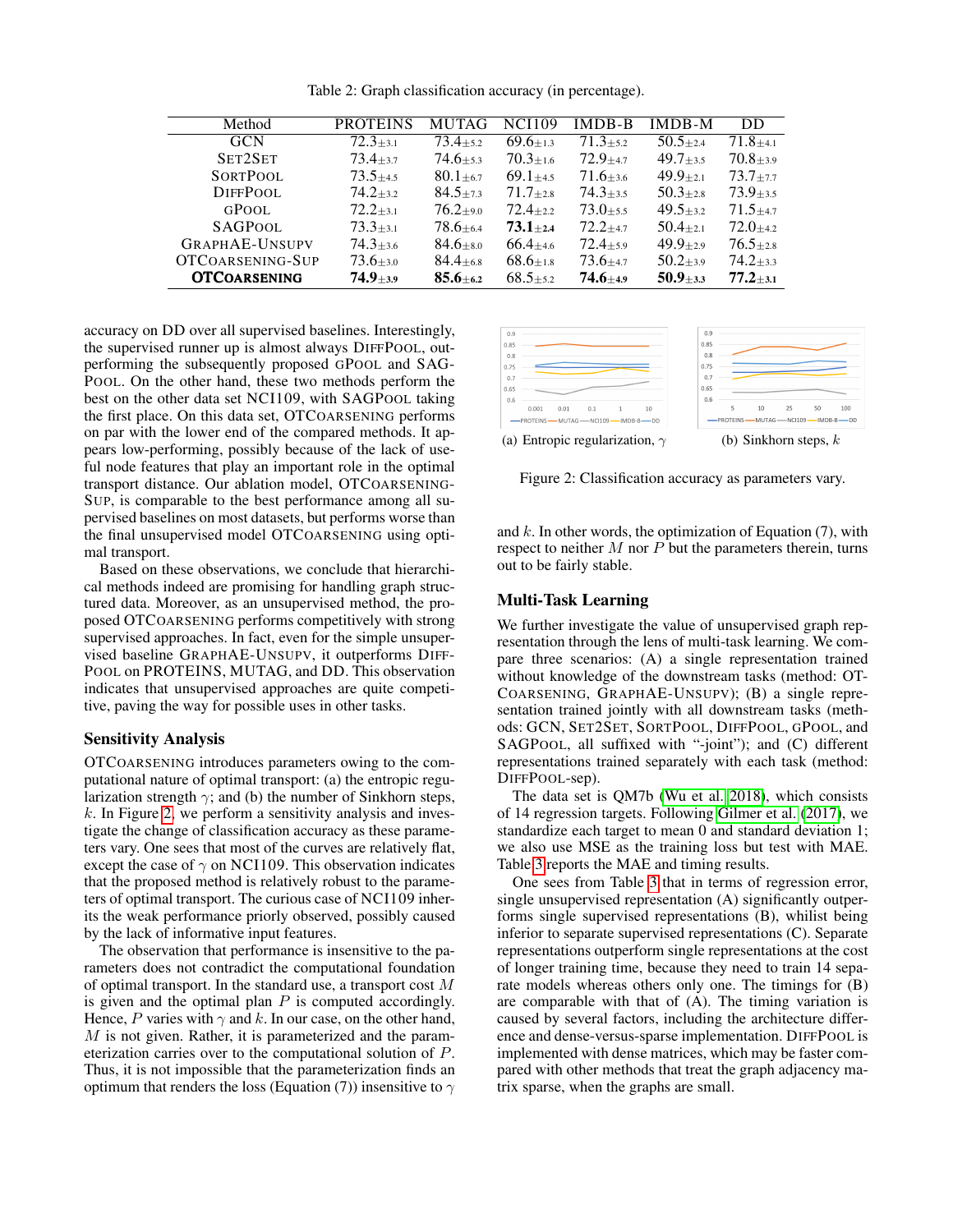<span id="page-6-1"></span>

Figure 3: Coarsening sequence for graphs from MUTAG. Left (magenta): OTCOARSENING. Right (orange): SAGPOOL. Hollow nodes are coarse nodes.

<span id="page-6-0"></span>Table 3: Multi-task regression error and training time (in seconds).

|     | Method                | <b>MAE</b> | Time  |
|-----|-----------------------|------------|-------|
| (A) | <b>OTCOARSENING</b>   | 0.6625     | 1296  |
| (A) | <b>GRAPHAE-UNSUPV</b> | 0.6749     | 587   |
| (B) | GCN-joint             | 2.4225     | 2122  |
| (B) | SET2SET-joint         | 2.4256     | 2657  |
| (B) | SORTPOOL-joint        | 2.4408     | 2652  |
| (B) | DIFFPOOL-joint        | 2.4231     | 1100  |
| (B) | GPOOL-joint           | 2.4200     | 2117  |
| (B) | SAGPOOL-joint         | 2.4221     | 1874  |
| (C) | DIFFPOOL-sep          | 0.1714     | 15520 |

## Qualitative Study

As discussed in the related work section, coarsening approaches may be categorized in two classes: clustering based and node-selection based. Methods in the former class (e.g., DIFFPOOL) coarsen a graph through clustering similar nodes. In graph representation learning, similarity of nodes is measured by not only their graph distance but also the closeness of their feature vectors. Hence, two distant nodes bear a risk of being clustered together if their input features are similar.

On the other hand, methods in the latter class (e.g., GRAPH U-NET and SAGPOOL) use nodes in the original graph as coarse nodes. If the coarse nodes are connected based on only their graph distance but not feature vectors, the graph structure is more likely to be preserved. Such is the case for OTCOARSENING, where only nodes within a 3-hop neighborhood are connected. Such is also the case for GRAPH U-NET and SAGPOOL, where the neighborhood is even more restricted (e.g., only 1-hop neighborhood). However, if two coarse nodes are connected only when there is an edge in the original graph, these approaches bear another

risk of resulting in disconnected coarse graphs.

Theoretical analysis is beyond scope. Hence, we conduct a qualitative study and visually inspect the coarsening results. In Figure [3,](#page-6-1) we show a few graphs from the data set MUTAG, placing the coarsening sequence of OTCOARS-ENING on the left and that of SAGPOOL on the right for comparison. The solid nodes are selected as coarse nodes.

For the graph on the top row, OTCOARSENING selects nodes across the consecutive rings in the first-level coarsening, whereas SAGPOOL selects the ring in the middle. For the graph in the middle row, both OTCOARSENING and SAGPOOL select the periphery of the honeycomb for the first-level coarsening, but differ in the second level in that one selects again the periphery but the other selects the heart. For the graph at the bottom row, OTCOARSENING preserves the butterfly topology through coarsening but the result of SAGPOOL is hard to comprehend.

#### Conclusion

Coarsening is a common approach for solving large-scale graph problems in various scientific disciplines. How one effectively selects coarse nodes and aggregates neighbors motivates the present work. Whereas a plethora of coarsening methods were proposed in the past and are used today, these methods either do not have a learning component, or have parameters that need be learned with a downstream task. In this work, we present OTCOARSENING, which is an unsupervised approach. It follows the concepts of AMG but learns the selection of the coarse nodes and the coarsening matrix through the use of optimal transport. We demonstrate its successful use in graph classification and regression tasks and show that the coarse graphs preserve the structure of the original one. We envision that the proposed idea may be adopted in many other graph learning scenarios and downstream tasks.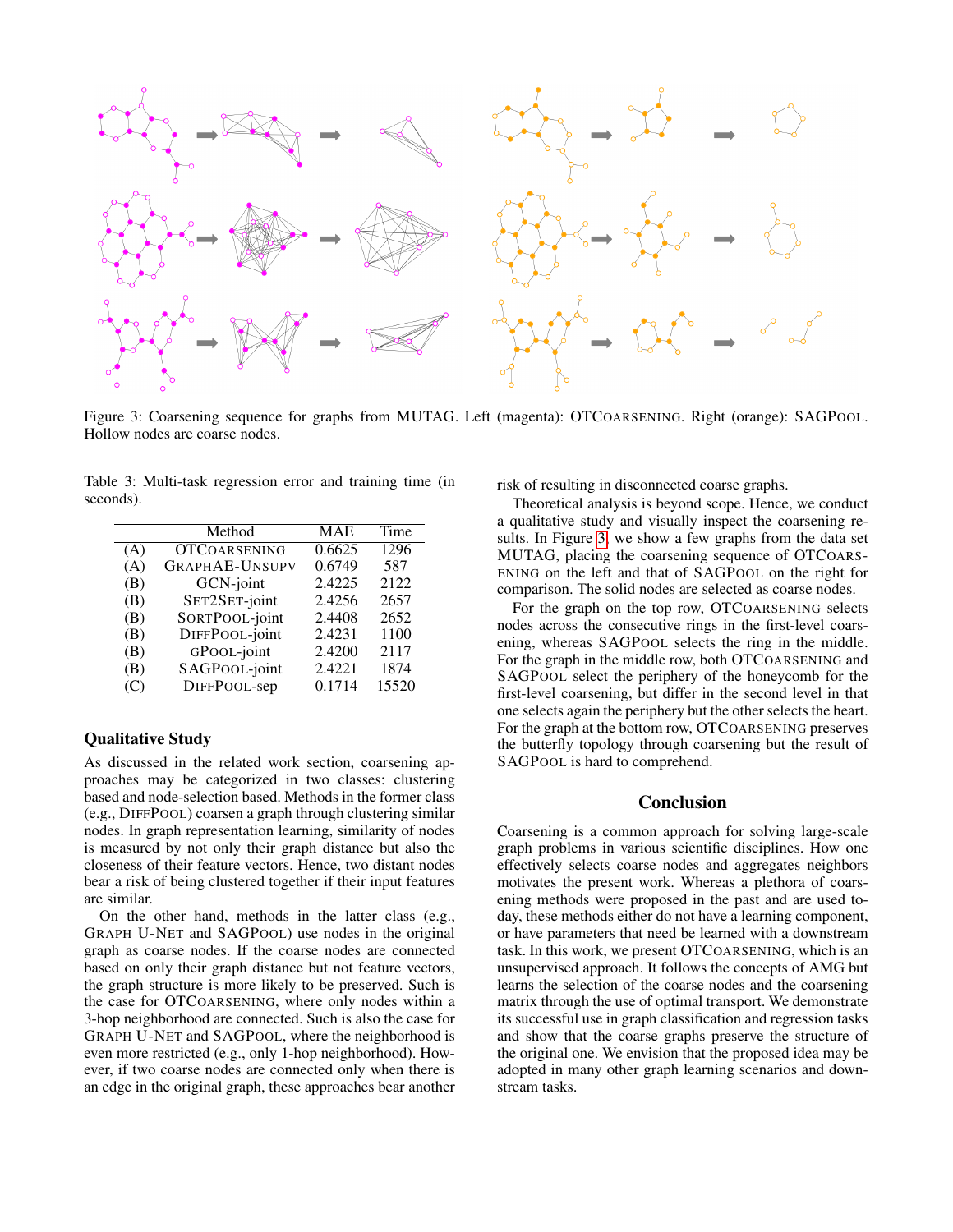# Acknowledgments

This work is supported in part by DOE Award DE-OE0000910.

## References

<span id="page-7-23"></span>Bravo-Hermsdorff, G.; and Gunderson, L. M. 2019. A Unifying Framework for Spectrum-Preserving Graph Sparsification and Coarsening. In *NeurIPS*.

<span id="page-7-33"></span>Briggs, W. L.; Henson, V. E.; and McCormick, S. F. 2000. *A multigrid tutorial*. SIAM, second edition.

<span id="page-7-0"></span>Bruna, J.; Zaremba, W.; Szlam, A.; and LeCun, Y. 2014. Spectral Networks and Locally Connected Networks on Graphs. In *ICLR*.

<span id="page-7-34"></span>Cangea, C.; Veličković, P.; Jovanović, N.; Kipf, T.; and Liò, P. 2018. Towards Sparse Hierarchical Graph Classifiers. In *NIPS Workshop on Relational Representation Learning*.

<span id="page-7-6"></span>Chen, J.; Ma, T.; and Xiao, C. 2018. FastGCN: Fast Learning with Graph Convolutional Networks via Importance Sampling. In *ICLR*.

<span id="page-7-30"></span>Chen, J.; and Safro, I. 2011. Algebraic Distance on Graphs. *SIAM Journal on Scientific Computing* 33(6): 3468–3490.

<span id="page-7-3"></span>Defferrard, M.; Bresson, X.; and Vandergheynst, P. 2016. Convolutional Neural Networks on Graphs with Fast Localized Spectral Filtering. In *NIPS*.

<span id="page-7-20"></span>Dhillon, I.; Guan, Y.; and Kulis, B. 2007. Weighted Graph Cuts Without Eigenvectors: A Multilevel Approach. *IEEE Transactions on Pattern Analysis and Machine Intelligence* 29(11): 1944–1957.

<span id="page-7-2"></span>Duvenaud, D.; Maclaurin, D.; Aguilera-Iparraguirre, J.; Gómez-Bombarelli, R.; Hirzel, T.; Aspuru-Guzik, A.; and Adams, R. P. 2015. Convolutional Networks on Graphs for Learning Molecular Fingerprints. In *NIPS*.

<span id="page-7-15"></span>Fey, M.; Lenssen, J. E.; Weichert, F.; and Müller, H. 2018. SplineCNN: Fast Geometric Deep Learning with Continuous B-Spline Kernels. In *CVPR*.

<span id="page-7-11"></span>Fout, A.; Byrd, J.; Shariat, B.; and Ben-Hur, A. 2017. Protein Interface Prediction using Graph Convolutional Networks. In *NIPS*.

<span id="page-7-16"></span>Gao, H.; and Ji, S. 2019. Graph U-Nets. In *ICML*.

<span id="page-7-32"></span>Garg, V. K.; and Jaakkola, T. 2019. Solving graph compression via optimal transport. In *NeurIPS*.

<span id="page-7-9"></span>Gilmer, J.; Schoenholz, S. S.; Riley, P. F.; Vinyals, O.; and Dahl, G. E. 2017. Neural Message Passing for Quantum Chemistry. In *ICML*.

<span id="page-7-5"></span>Hamilton, W. L.; Ying, R.; and Leskovec, J. 2017. Inductive Representation Learning on Large Graphs. In *NIPS*.

<span id="page-7-1"></span>Henaff, M.; Bruna, J.; and LeCun, Y. 2015. Deep Convolutional Networks on Graph-Structured Data. arXiv:1506.05163.

<span id="page-7-18"></span>Hendrickson, B.; and Leland, R. 1995. A Multi-Level Algorithm For Partitioning Graphs. In *SC*.

<span id="page-7-10"></span>Jin, W.; Coley, C. W.; Barzilay, R.; and Jaakkola, T. 2017. Predicting Organic Reaction Outcomes with Weisfeiler-Lehman Network. In *NIPS*.

<span id="page-7-19"></span>Karypis, G.; and Kumar, V. 1998. A Fast and High Quality Multilevel Scheme for Partitioning Irregular Graphs. *SIAM Journal on Scientific Computing* 20(1): 359–392.

<span id="page-7-24"></span>Kernighan, B. W.; and Lin, S. 1970. An efficient heuristic procedure for partitioning graphs. *Bell System Technical Journal* 49: 291–307.

<span id="page-7-36"></span>Kersting, K.; Kriege, N. M.; Morris, C.; Mutzel, P.; and Neumann, M. 2016. Benchmark Data Sets for Graph Kernels. URL [http://graphkernels.cs.tu-dortmund.de.](http://graphkernels.cs.tu-dortmund.de)

<span id="page-7-4"></span>Kipf, T. N.; and Welling, M. 2017. Semi-Supervised Classification with Graph Convolutional Networks. In *ICLR*.

<span id="page-7-27"></span>Kushnir, D.; Galun, M.; and Brandt, A. 2006. Fast multiscale clustering and manifold identification. *Pattern Recogn.* 39(10): 1876–1891.

<span id="page-7-17"></span>Lee, J.; Lee, I.; and Kang, J. 2019. Self-Attention Graph Pooling. In *ICML*.

<span id="page-7-8"></span>Li, Y.; Tarlow, D.; Brockschmidt, M.; and Zemel, R. 2016. Gated Graph Sequence Neural Networks. In *ICLR*.

<span id="page-7-7"></span>Liao, R.; Zhao, Z.; Urtasun, R.; and Zemel, R. 2019. LanczosNet: Multi-Scale Deep Graph Convolutional Networks. In *ICLR*.

<span id="page-7-28"></span>Livne, O. E.; and Brandt, A. 2012. Lean Algebraic Multigrid (LAMG): Fast Graph Laplacian Linear Solver. *SIAM Journal on Scientific Computing* 34(4): B499–B522.

<span id="page-7-22"></span>Loukas, A. 2019. Graph reduction with spectral and cut guarantees. *JMLR* .

<span id="page-7-21"></span>Loukas, A.; and Vandergheynst, P. 2018. Spectrally approximating large graphs with smaller graphs. In *ICML*.

<span id="page-7-25"></span>Luxburg, U. 2007. A tutorial on spectral clustering. *Statistics and Computing* 17(4): 395–416.

<span id="page-7-12"></span>Ma, T.; Ferber, P.; Huo, S.; Chen, J.; and Katz, M. 2020. Online Planner Selection with Graph Neural Networks and Adaptive Scheduling. In *AAAI*.

<span id="page-7-14"></span>Maron, H.; Ben-Hamu, H.; Serviansky, H.; and Lipman, Y. 2019. Provably Powerful Graph Networks. In *NeurIPS*.

<span id="page-7-13"></span>Morris, C.; Ritzert, M.; Fey, M.; Hamilton, W. L.; Lenssen, J. E.; Rattan, G.; and Grohe, M. 2019. Weisfeiler and Leman Go Neural: Higher-order Graph Neural Networks. In *AAAI*.

<span id="page-7-35"></span>Peyré, G.; and Cuturi, M. 2019. Computational Optimal Transport. *Foundations and Trends in Machine Learning* 11(5–6): 355–607.

<span id="page-7-29"></span>Ron, D.; Safro, I.; and Brandt, A. 2011. Relaxation-based Coarsening and Multiscale Graph Organization. *SIAM Journal on Multiscale Modeling and Simulation* 9: 407–423.

<span id="page-7-26"></span>Ruge, J. W.; and Stüben, K. 1987. Algebraic Multigrid. In McCormick, S. F., ed., *Multigrid Methods*, Frontiers in Applied Mathematics, chapter 4. SIAM.

<span id="page-7-31"></span>Safro, I.; Sanders, P.; and Schulz, C. 2014. Advanced coarsening schemes for graph partitioning. *Journal of Experimental Algorithmics* 19: 2.2:1–2.2:24.